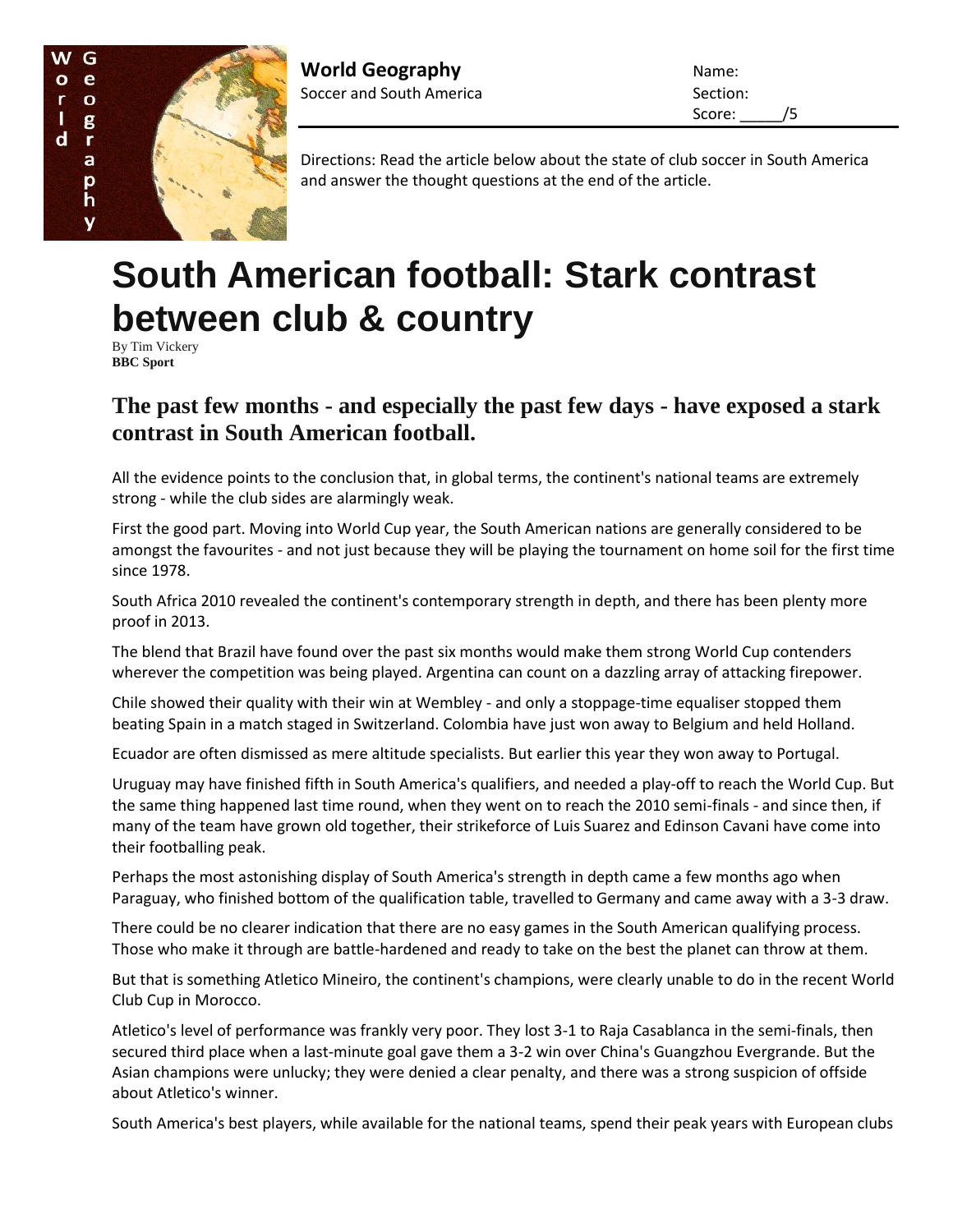For much of the game, Guangzhou were simply the better side. Indeed, in terms of level of play, Atletico were probably only the fifth best team on show in the competition, losing out as well to Monterrey of Mexico. And yet this team were the legitimate champions of one of football's big two continents.

So why the huge discrepancy between the relative strengths of club and country?

A large part of the explanation is obvious - it is a consequence of the globalisation of the game. South American football has become an export industry, and so the continent's best players, while available for the national teams, spend their peak years with European clubs.

This, of course, cuts both ways. It is only since the last World Cup, for example, that many around the globe have finally realised that, with so many foreign players, the strength of the Premier League does not necessarily translate into a top-notch England team.

But there is more to it than this.

Over recent years there has been a significant increase in the revenues of Brazilian clubs - and Brazil has supplied the past four South American champions. This development has by no means levelled the financial playing field between Brazil and the top European clubs. But it has altered the balance a little.

On the field, though, the gap looks wider than ever. All four of those teams spent months eagerly awaiting the World Club Cup - over here it is considered the highlight of the club calendar. Only one came back with the trophy, and there was nothing heroic about the defeats suffered by the other three.

For Internacional in 2010, Santos the following year, and now for Atletico, participation brought more humiliation than pleasure.

The exception was Corinthians last year. True, there is always a danger of reading too much into a short competition, especially one still striving for credibility such as the World Club Cup.

And Corinthians had the good fortune to meet Chelsea, the least convincing European champion of recent times. Even then, they needed an inspired performance from keeper Cassio to win.

But it also seems clear that Corinthians had one vital advantage over their compatriot clubs; they had a model of play that equipped them for the challenge. Corinthians were not a defensive side. But they were defensively solid.

Their coach Tite, based, as he told me recently, on hours well spent on the training ground, managed to construct a side that were compact, and difficult to play through.

The contrast with Atletico this year could not be clearer. In a competition where the champions of all the continents were present, Atletico's defensive line appeared to be on a different land mass from the attack.

There were gaping holes between the lines of the team, all too inviting for the opposing attack. For their own self-esteem, it is probably just as well that Atletico lost their semi-final and avoided a meeting with Bayern Munich.

It is much more, then, than a case of mere finance. It is also all about the idea.

Bayern's success makes it apparent just how good the Barcelona years have been for European club football. Barcelona triumphed with an idea of play. And since winners are copied, that idea has been dissected and many of its tenets incorporated - Bayern were doing so even before they hired Pep Guardiola.

The best contemporary European clubs have the top players from all over the world, and a coherent, constructive, collective idea of play. The South American clubs, with the exception here and there, are muddling through. Once the best in the world, South American club football now stands waiting for the great leap forward.